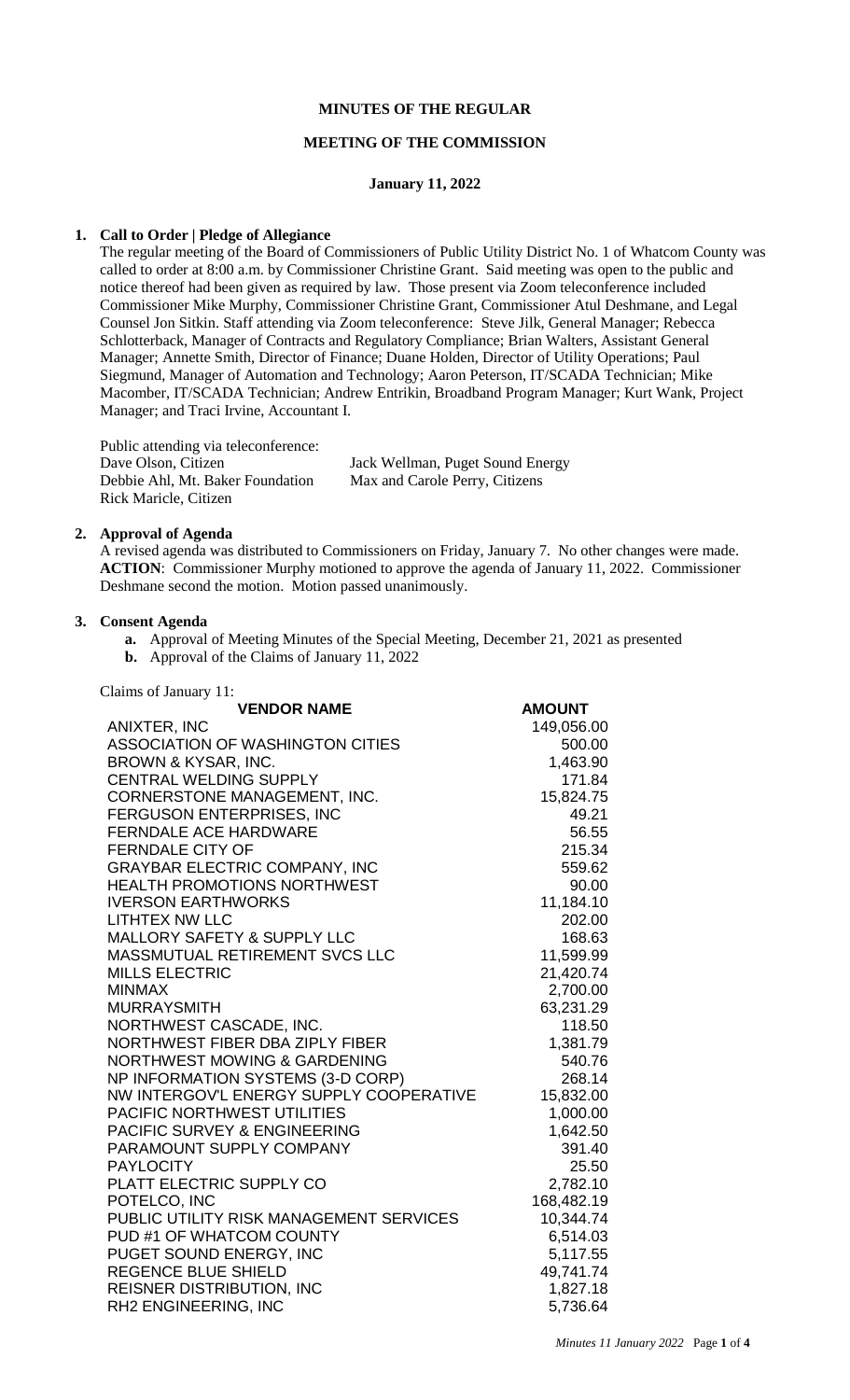| <b>RICOH USA</b><br><b>SSC - SANITARY SERVICE COMPANY</b><br><b>TEAMSTER LOCAL #231</b><br>UNITED WAY OF WHATCOM COUNTY<br>UTILITIES UNDERGROUND LOCATION | 248.44<br>550.91<br>537.00<br>501.00<br>10.32 |
|-----------------------------------------------------------------------------------------------------------------------------------------------------------|-----------------------------------------------|
| <b>VALVOLINE</b>                                                                                                                                          | 50.83                                         |
| <b>VERIZON WIRELESS</b>                                                                                                                                   | 1,902.88                                      |
| WA ST DEPT TRANSP-NW REGION                                                                                                                               | 781.96                                        |
| <b>WASHINGTON DENTAL SERVICE</b>                                                                                                                          | 2,831.80                                      |
| <b>WASHINGTON TEAMSTERS WELFARE</b>                                                                                                                       | 12,213.95                                     |
| WATERHOUSE ENVIRONMENTAL SERVICES CORP                                                                                                                    | 37,912.32                                     |
| WEG TRANSFORMERS USA, LLC                                                                                                                                 | 320,757.20                                    |
| <b>WHATCOM FARMERS CO-OP</b>                                                                                                                              | 8,121.21                                      |
| <b>WHATCOM JANITORIAL</b>                                                                                                                                 | 1,250.00                                      |
| YABSLEY, DENNIS L.                                                                                                                                        | 569.84                                        |
| <b>GRAND TOTAL</b>                                                                                                                                        | 938,480.38                                    |

**ACTION**: Commissioner Murphy motioned to approve the consent agenda of January 11, 2022. Commissioner Deshmane second the motion. Motion passed unanimously.

#### **4. Public Comment**

None made.

#### **5. Old Business**

## **a. Broadband Program Update**

Entrikin observed the City of Bellingham Broadband Group meeting. He noted that Dorian Greg from Magellan is working on a survey for city residents and has received 1300 responses so far. There are questions on whether this was a large enough response. Commissioner Grant provided contact information from Google, who is interested in our area and leasing broadband infrastructure from a public entity. Entrikin is working on a long-term solution for funding and continues with the Port and PUD broadband initiatives.

Jilk reported there are several bills introduced in this Legislature session regarding broadband funding in terms of the CERB broadband funding relating to speed and unserved areas. There is a hearing happening this morning on two of the bills introduced.

Deshmane commented on the City's Broadband Group internet survey and whether enough input will be gathered from a wide variety of responders and how many citizens are aware of it: i.e. renters or low-income customers and the need to address coverage of the kinds of responses received. Post analysis results are also important.

Murphy commented on the grant/loans funding available and it seems like some entities are receiving funding before others, like the PUD or Port. Jilk responded that other PUDs either have shovel-ready projects or have been in the que/process for quite some time. The Port was recently turned down on a grant from a process which began many months ago. Entrikin responded that they are working on the next round of grant applications.

# **b. Resolution No. 812 - Public Comment Policy**

The Commission indicated they would like to have a *public comment policy* that would try to encourage a more civilized dialogue, to eliminate bullying and personalized attacks from the public discourse relating to PUD work and actions. Sitkin indicated the intention is not to restrain or seek to restrain free speech, but should abusive or threatening words regarding staff or elected officials/families surface, the matter would be turned over to legal counsel for handling and would not come from the targeted individual. The draft policy was presented for Commission review.

The key points of the policy relate to the discourse element and how the PUD communicates/outreach/responds in order to set standards, goals, and boundaries. This policy is not intended to be a personnel policy, it is an aspirational goal. Jilk has reviewed the policy and suggested that the Commission take more time for final review and adopt at the January 25 meeting.

**ACTION**: No action taken. Postponed until the next Commission meeting.

## **6. General Manager's Report**

# *Whatcom Watershed Information Network* Symposium.

Schlotterback reported the Whatcom Watershed Information Network is hosting a one-day Marine Research Symposium on February 23, 2022. This event will bring together researchers, technical staff, and managers, as well as stakeholders, decision-makers and the general public to share information about current conditions in Whatcom County area waters in order to better understand the state of our marine and nearshore ecosystems, to inform future research, and to support resource management. Special guest speakers are Tammy Cooper-Woodrich, a Nooksack Indian tribal member well known for her historical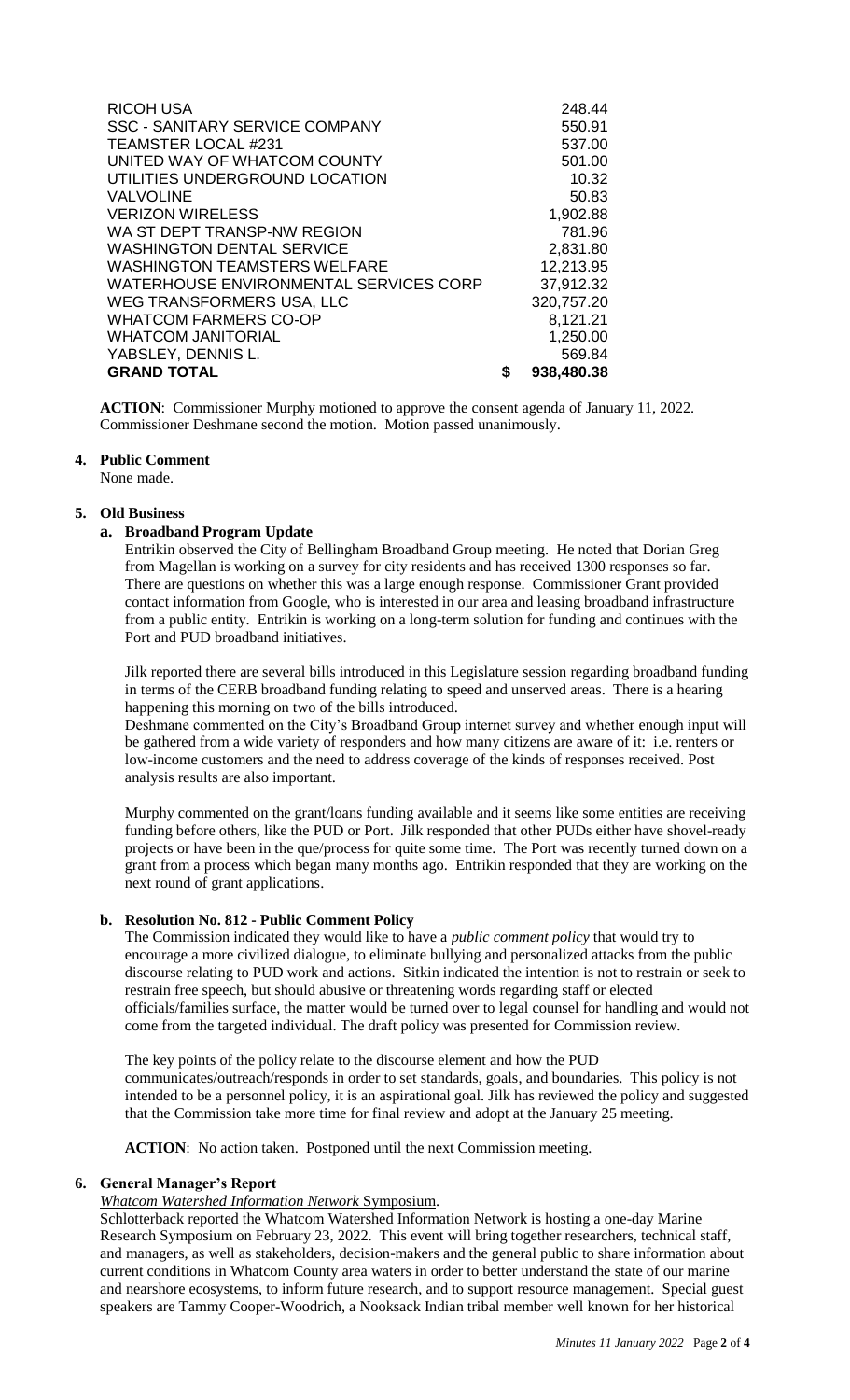storytelling, and Rena Priest, Lummi Nation member and current Washington State Poet Laureate.

#### State Auditor Exit Interview

The PUD has received another clean audit from the State Auditor's Office! One informal recommendation regarding the selection/interviewing of firms off of the Small Works Roster. We have a great symbiotic relationship with staff in the State Auditor's office. Murphy attended as well – he indicated the level of professionalism on both sides and was very appreciative of staff's efforts.

#### Challenging Weather and River Conditions

Water Operators were on duty 24/7 regarding frazzle ice at both intake plants, subfreezing temperatures and high northeast winds. The river froze over near Plant 1 and was able to run on normal conditions. Plant 2 was a different story and continued with frazzle ice conditions for several days. Water supply was never lost and the PUD provided continuous water to customers as usual. Jilk thanked the staff for their hard work during this trying time.

The lack of post-treatment water storage (reservoir) to have enough water for operations continues to be an issue and needs to be seriously considered at the intake diversions and/or at Cherry Point. There have been at least three studies looking for pre-treatment storage in the past where opportunities have been identified.

## WPUDA January Meetings and New Legislative Session

Committee meetings start tomorrow and there are a number of bills dealing with broadband, water, and water storage projects. Commissioners should have already received information and if not to let Jilk know.

## **7. Commissioner Reports**

Deshmane – Plans attend the WPUDA water and telecom meetings this week. Grant will join the discussion on their "General Manager Recruitment" meeting. Attended City of Bellingham Broadband Advisory Group as noted above. He is also tracking some bills that are not on WPUDA's list.

Murphy – Unable to attend this week's WPUDA Board of Director's meeting and asked Deshmane to step in for him.

Grant – Will attend the WPUDA committee meetings as well. She has been researching what other PUDs are doing on their agendas and sharing meeting recordings, either audio or video. She checked in with the Port/PUD Broadband Steering Committee Meeting and also with Chris Heimgartner (new GM) as he prepares to begin at the PUD. She would also like to discuss Strategic Planning efforts in 2022.

## **8. Public Comment**

Carole Perry commented she called the PUD office this morning in frustration because the PUD has not opened the Commission meetings up to the public for over a year and a half. This is important, especially related to topics of water and water storage. She witnessed the presentation several years ago, and also has printed reports. The farming community is zeroing in on water storage. Deshmane asked Perry to clarify *opening meetings up to the public*. It relates to in-person meetings. Her observation is that when people are allowed to be together meetings are more effective.

Debbie Ahl commented that the Mt. Baker Foundation is interested in supporting more broadband work in rural areas. Jilk suggested that Entrikin follows up with her.

## **9. Executive Session**

Commission President Grant requested Executive Session (No. 1) pursuant to RCW 42.30.110(1) (g) to discuss the General Manager's performance evaluation and Executive Session (No. 2) pursuant to RCW  $42.30.110(1)(i)$  – potential litigation. The estimated time for both Executive Sessions was thirty minutes. The Commission President indicated action may be taken after the adjournment of the Executive Session.

After a short recess, the Commission adjourned to Executive Session at 9:30 a.m.

 The Commission held Executive Session on a separate Zoom webinar platform for privacy, security matters and Open Public Meeting Act requirements.

## **Executive Session Adjourn**

There being no further business for Executive Session, the Commission rejoined the Regular Commission Meeting webinar platform at 10:05 a.m.

## **10. Contract Amendment for General Manager**

In December, 2020, Jilk's existing contract as District General Manager was extended to June 30, 2022 as the search for a new General Manager began. This modification presented creates an *exit amendment* with Jilk as an in-house employee, supervised by the new General Manager beginning February 1, 2022, which includes payout of vacation, sick leave benefits and other items.